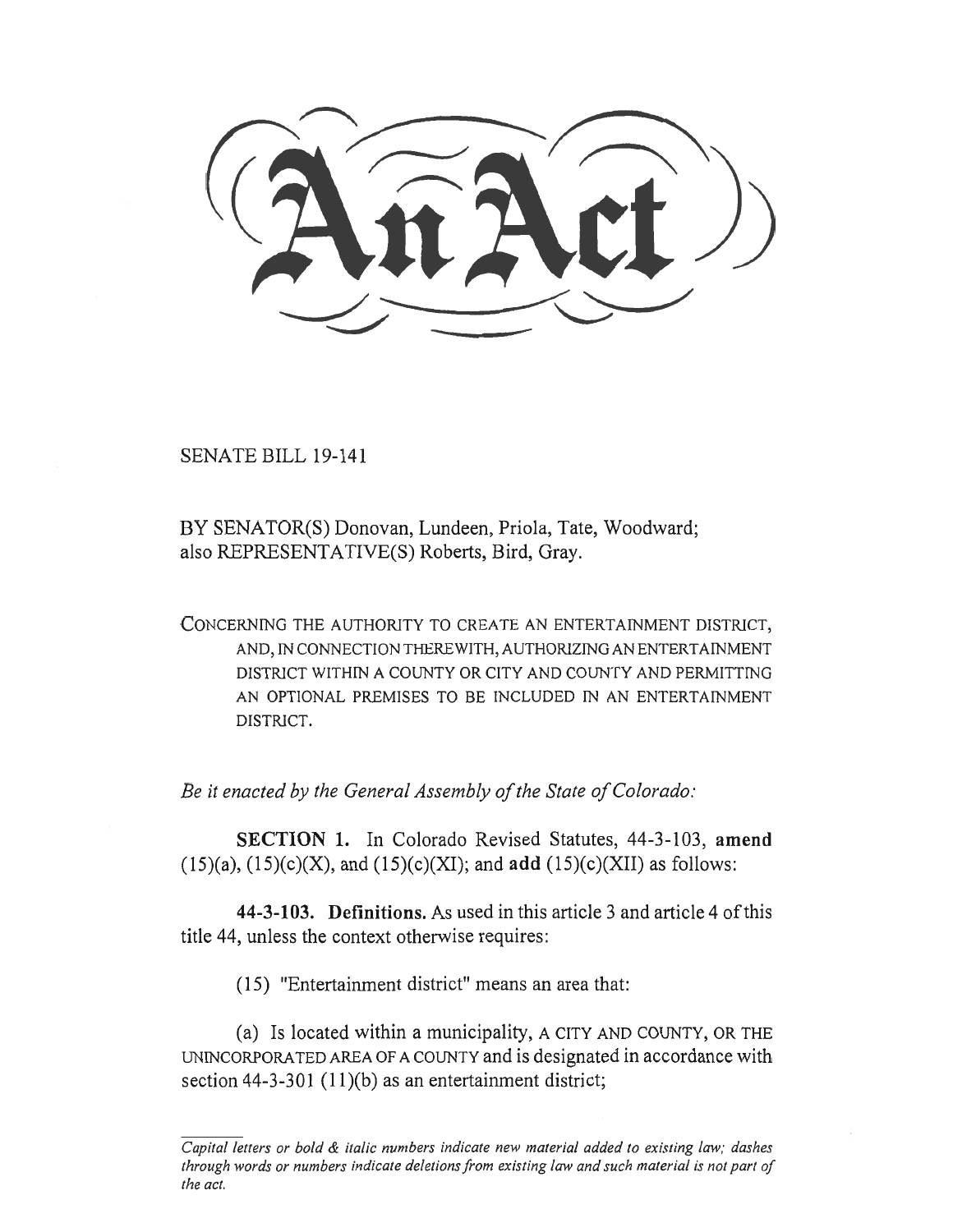(c) Contains at least twenty thousand square feet of premises that, at the time the district is created, is licensed pursuant to this article 3 as a:

 $(X)$  Limited winery; or

(XI) Lodging and entertainment facility licensee; OR

(XII) OPTIONAL PREMISES.

**SECTION 2.** In Colorado Revised Statutes, 44-3-301, **amend**   $(11)(e)$ (I) as follows:

**44-3-301. Licensing in general.** (11) (e) (I) A licensed tavern, lodging and entertainment facility, hotel and restaurant, brew pub, distillery pub, retail gaming tavern, vintner's restaurant, beer and wine licensee, manufacturer or beer wholesaler that operates a sales room, or limited winery, OR OPTIONAL PREMISES that wishes to attach to a common consumption area may submit an application to the local licensing authority. To qualify, the licensee must include a request for authority to attach to the common consumption area from the certified promotional association ofthe common consumption area unless the promotional association does not exist when the application is submitted; if so, the applicant shall request the authority when a promotional association is certified and shall demonstrate to the local licensing authority that the authority has been obtained by the time the applicant's license issued under this article 3 is renewed.

**SECTION 3. Act subject to petition - effective date.** This act takes effect at 12:01 a.m. on the day following the expiration of the ninety-day period after final adjournment of the general assembly (August 2, 2019, if adjournment sine die is on May 3, 2019); except that, if a referendum petition is filed pursuant to section 1 (3) of article V of the state constitution against this act or an item, section, or part of this act within such period, then the act, item, section, or part will not take effect unless